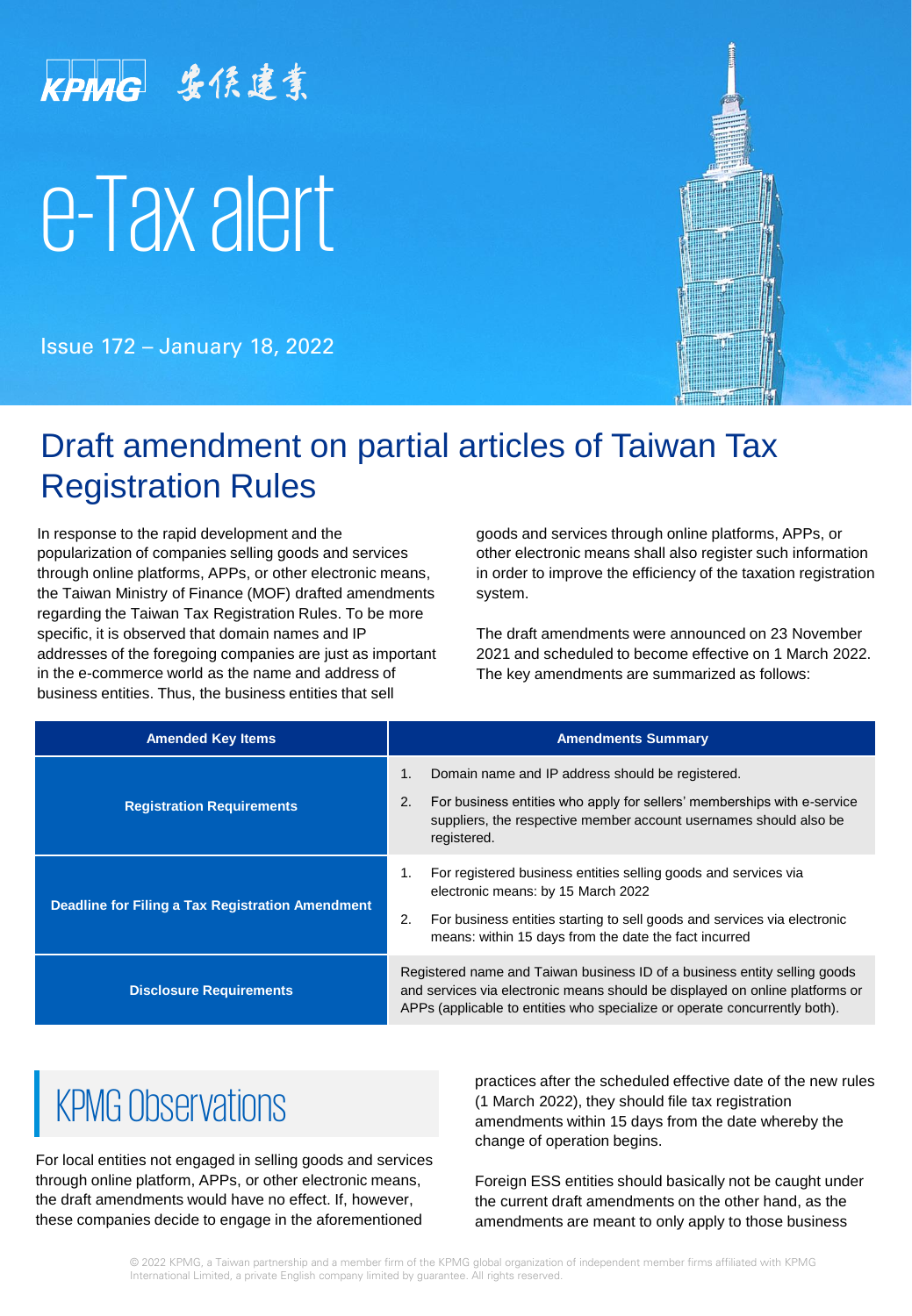entities that have fixed place of business in Taiwan. It should be noted, nonetheless, that with respect to the disclosure requirement, there is one situation where foreign ESS entities will be affected. When Taiwanese business entities use a foreign ESS entity's online platform and/or APP to sell their products and services to Taiwanese customers, under Article 4-1, the foreign ESS entity is required to provide assistance in displaying these Taiwanese business entities' registered name and business IDs on their respective seller webpages and APP pages.

Once the new rules become effective, in cases where companies fail to comply with the registration requirements (i.e. not providing the domain name and IP address) within the specified time period, there will be fines ranging from NTD\$1,500 to NTD\$15,000. It should also be noted that failure in compliance with the rules may result in continuous fines for each violation until regulation requirements are met. For the non-compliance of the disclosure requirements, there is no fine or penalty to be imposed on both local business entities and foreign ESS entities under the current version of the draft.

The governing authority also reminds that any feedback and concerns on the current draft amendments should be voiced back to the MOF before 22 January 2022 to be taken into account. KPMG will also follow on the official amendment and the revisions from the draft version.



#### **Authors**

**Lynn Chen Partner Ethan Hsieh Partner Tiffany Chou Assistant Manager**

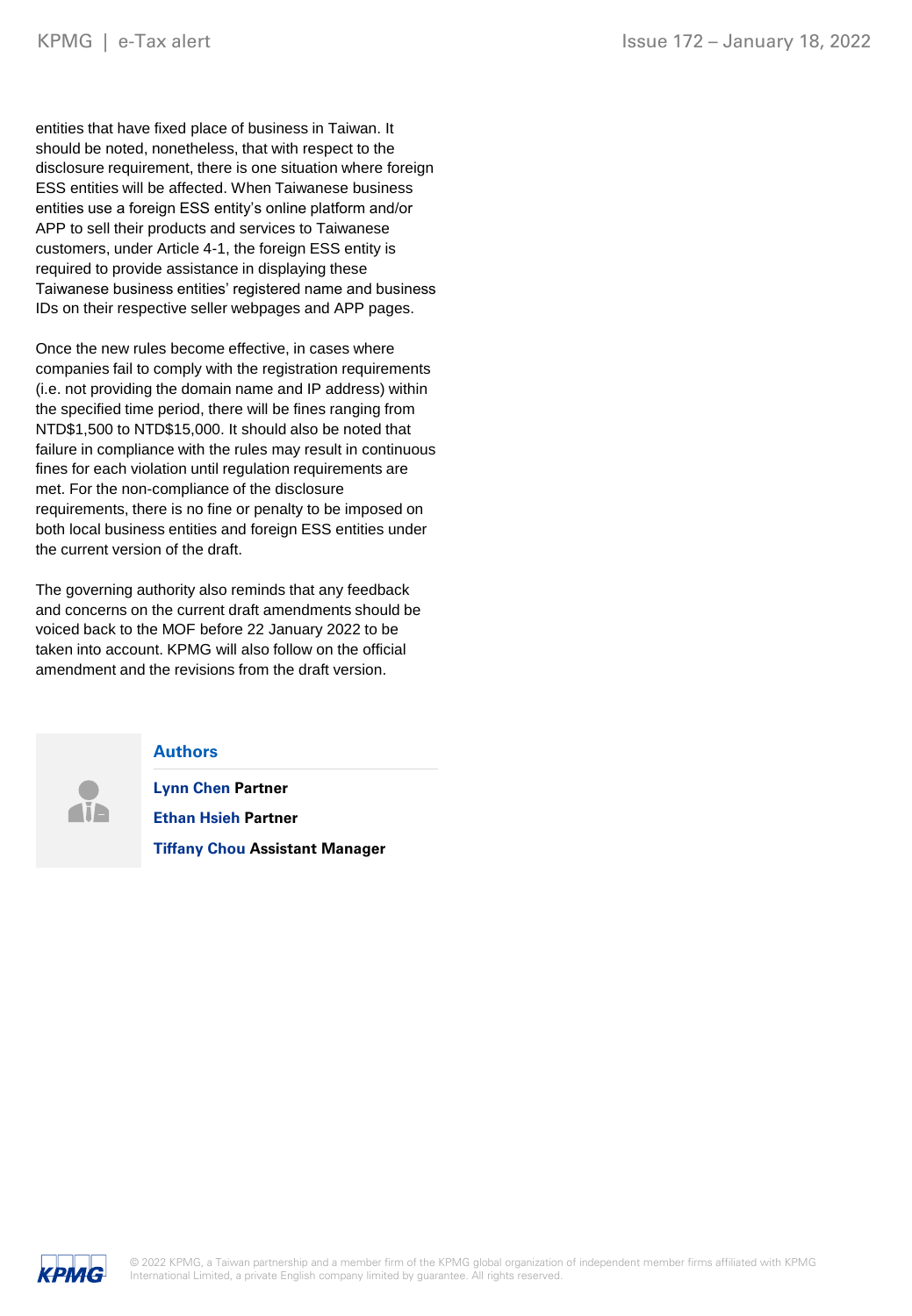# Our Team Members

**Hazel Chen Head of Tax** +886 2 8101 6666 ext.08995 hazelchen@kpmg.com.tw

#### **Sherry Chang**

**Partner** +886 2 8101 6666 ext.04590 schang1@kpmg.com.tw

#### **Stephen Hsu**

**Partner** +886 2 8101 6666 ext.01815 stephenhsu@kpmg.com.tw

#### **Willis Yeh**

**Partner** +886 2 8101 6666 ext.02281 wyeh@kpmg.com.tw

#### **Kevin Chen**

**Partner** +886 2 8101 6666 ext.03174 kchen4@kpmg.com.tw

#### **Eric Wu**

**Partner** +886 2 8101 6666 ext.03878 ewu2@kpmg.com.tw

#### **Vivia Huang**

**Partner** +886 2 8101 6666 ext.03567 viviahuang@kpmg.com.tw

#### **Vivian Ho**

**Partner** +886 2 8101 6666 ext.02628 vivianho@kpmg.com.tw

#### **Sam Hu**

**Partner** +886 2 8101 6666 ext.03172 samhu@kpmg.com.tw

#### **Rita Yu Partner**

+886 2 8101 6666 ext.14139 ryu17@kpmg.com.tw

#### **Ellen Ting Partner**

+886 2 8101 6666 ext.07705 eting@kpmg.com.tw

#### **Debra Liu**

**Partner** +886 2 8101 6666 ext.08514 dliu@kpmg.com.tw

#### **Aikey Wu**

**Partner** +886 7 213 0888 ext.07178 aikeywu@kpmg.com.tw

#### **Anita Lin**

**Partner** +886 2 8101 6666 ext.03418 anitalin@kpmg.com.tw

#### **Rick Hung**

**Partner** +886 2 8101 6666 ext.11161 rhung@kpmg.com.tw

#### **Yang Chang**

**Partner** +886 2 8101 6666 ext.12349 yangchang@kpmg.com.tw

#### **Robin Huang**

**Partner** +886 2 8101 6666 ext.07271 rhuang3@kpmg.com.tw

#### **Kevin Tsai Partner**

+886 4 2415 9168 ext.04581 ktsai@kpmg.com.tw

#### **Peggy Wang Partner**

+886 4 2415 9168 ext.10763 peggywang@kpmg.com.tw

#### **Eason Lin**

**Partner** +886 2 8101 6666 ext.10941 easonlin@kpmg.com.tw

#### **Aaron Yeh**

**Partner** +886 2 8101 6666 ext.06767 aaronyeh@kpmg.com.tw

#### **Ying-Tai Ting**

**Partner** +886 2 8101 6666 ext.16154 yingtaiting@kpmg.com.tw

#### **Chris Lin**

**Partner** +886 2 8101 6666 ext.07886

#### chrislin@kpmg.com.tw

#### **Lynn Chen**

**Partner** +886 2 8101 6666 ext.05676 lhchen@kpmg.com.tw

#### **Ethan Hsieh Partner**

+886 2 8101 6666 ext.11307 ethanhsieh@kpmg.com.tw